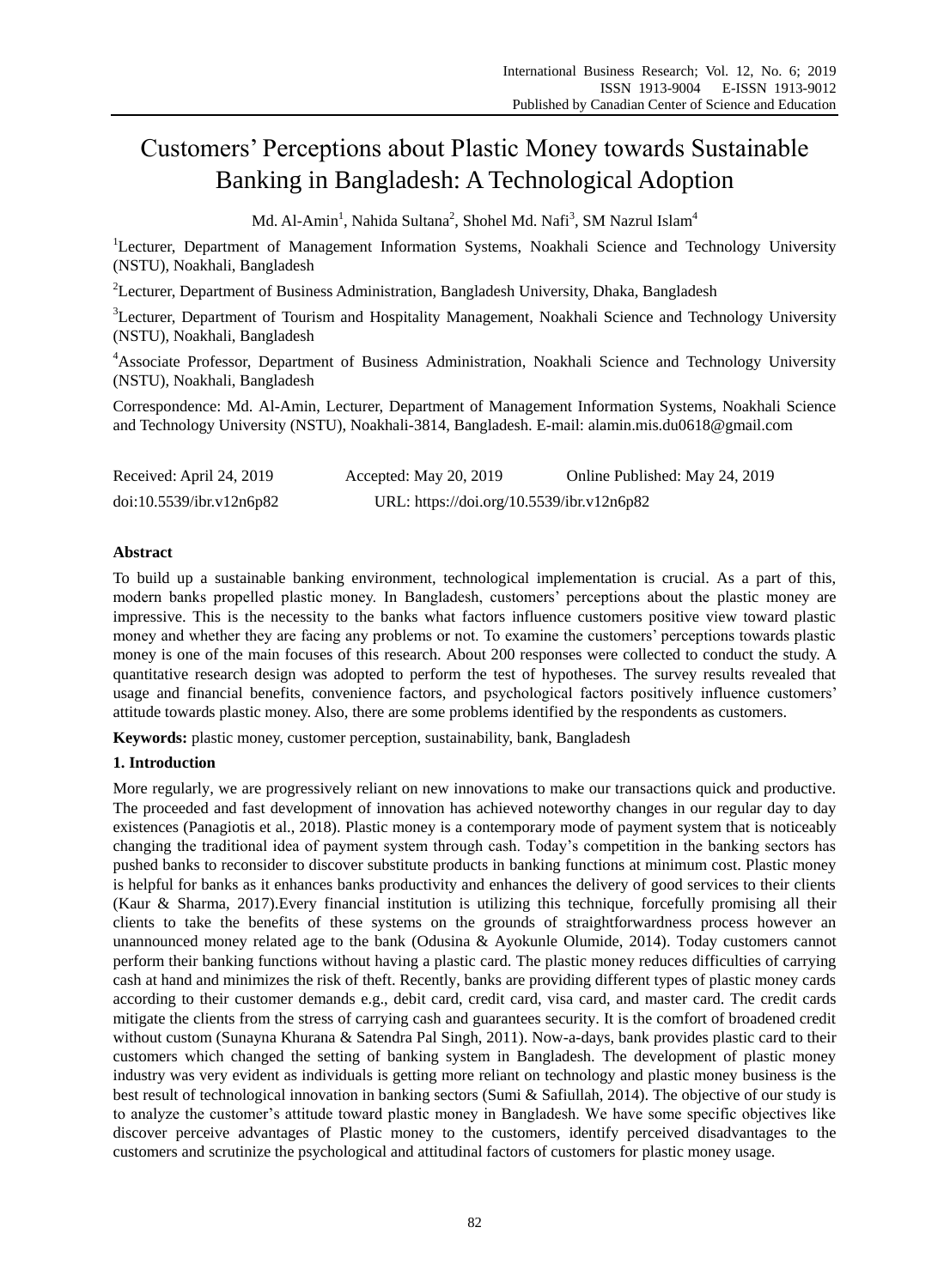# **2. Research Objectives**

The broad objective of this study is to analyze the consumer attitude towards plastic money. The specific objective is to:

- discover perceived advantages of plastic money to the customers
- identify perceived disadvantages of plastic money to the customers

# **3. Research Implications:**

There are insufficient literatures found about the plastic money as a technological adoption towards sustainable banking in Bangladesh. Moreover, customer attitudes over the usage of plastic money have not yet been widely studied in a developing country – Bangladesh.

This study will provide notion about the bank"s customers" perceptions regarding plastic money that will eventually assist them both in knowing the effectiveness of technological implication towards sustainable banking and customer satisfaction. Along with this, the results of this study will show implication for the banks to fix the problems in existing electronic trading devices through analyzing perceived disadvantages faced by customers.

# **4. Literature Review**

Customer satisfaction is one of the major concerns for all kind of activities of a business organization. Almost every business organization tries to make a loyal customer base in the market to get a competitive advantage over other organization. Basically, customer satisfaction is the vital issue for the service industries like banking, health, restaurant, education etc. for their success. Bennet (1992) found that customer driven strategy is the major factor to gain competitive advantage in the banking sector. According to Coldwell (2011), a customer who is fully satisfied may support a firm to produce 2.6 times much revenue as the one who is somehow satisfied. Moreover, a completely disappointed customer may cause a 1.8 times reduce in revenue as compared to a fully satisfied customer. However, commercial banks have performed various functions for the customers and plastic money is the most vital and modern function (Deviranjitham & Thamilarasan, 2014).

Plastic money is a contemporary context taking place of conventional system of paying through paper moneycash. The use of debit cards, credit cards, smart cards, master cards, visa cards, pre-paid balance cards for paying to purchase goods and services is termed as plastic money (Panagiotis, Athanasios & others, 2018). Basically, plastic money means one kind of hard plastic card that has been used in place of bank notes and in everyday life (Sudhakar, 2014). The customer"s buying behavior and lifestyle is now dominated by the plastic card. The plastic money can be defined as an electronic element which stocks all required information about the particular bank and the card holder and can be accomplished through the use of Automated Teller Machine (ATM) at any place. Moreover, Khan (2010) stated the impact of ATM service quality on customers using five key ATM service quality factors: convenience, efficient operation, security and privacy, reliability and responsiveness.

Money is always considered as a necessary medium for exchange and payment methods. In the recent years, money has turned its form from coins to paper cash and in the recent time money is usable in shapeless form as plastic money which is also called electronic money (Bishty et. al., 2015). Now-a-days, banking sector has changed their overall systems from traditional system to modern technology driven system. Plastic card facility has incorporated technology with the need of credit by the customers (Hugar & Basavaraj, 2014). Some study stated that consumer satisfaction was calculated by functional and technical conditions in the banking industry (Gronroos, 1984).

Panagiotis et al. (2018) had thrown light on the use of new technology by elderly people contributing significantly on their better quality life. The usage of innovative electronic trading devices defend the elderly population from theft and fake cases since such cards in his/her wallet can be used immediately and easily in each transaction.

Diza et al. (2017) focused on plastic money acceptance among rural communities in Zimbabwe. The communities still prefer cash over plastic money, although they cited "anytime anywhere access as major advantage of plastic money. They concluded the greatest challenges of plastic money usage in rural area include higher transaction costs and lack of POS facilities and also lack of confidence in entire banking sector.

Jonker (2007) mentioned that the "reason for the increase in the use of plastic cards is because plastic money provides consumers with convenience, ease of use, record of transaction, transaction speed, dispute resolution capability, and reliability among other benefits hence the growing preference towards the adoption of plastic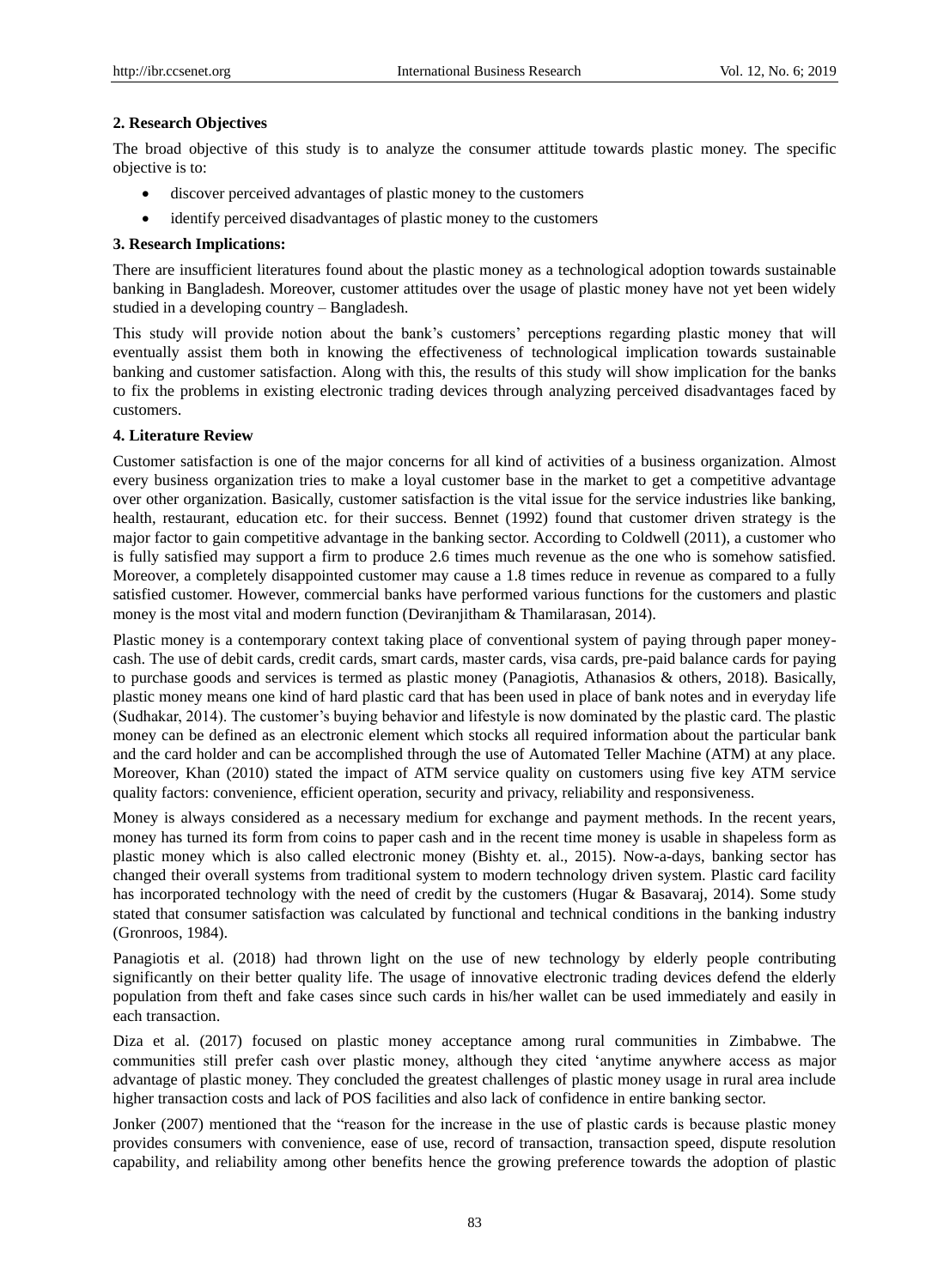cards". The most of the customers use and prefer to have plastic money above cash money. These plastic money or electronic payments was and used only by higher income group people (Manivannan, 2013).

Most of the customers like to use debit card rather than credit card for their transactions. Generally customers' like to use debit card for buying appeals, paying electricity bills or phone bills and others financial transactions. Many customers feel that debit card is more favorable than credit card because debit card provides more control over spending, good cash back policy and strong security. Moreover, majority of plastic money users use it for online transaction as they feel secure transaction in online but they completely avoid it when they use it for others financial activities (Bishty et. al., 2015).

According to Sumi and Safiullah (2014), with the technological revolution in financial sector, transactions in banking sector has brought a revolutionary change in Bangladesh. The various types of plastic money provided by the Bangladeshi banks like debit card, credit card, master card or visa card for their respective customers. The study showed that the usage of plastic cards in Bangladeshi banks and also showed the problems faced by the user of these cards. They also stated that customers have strong preference to accept plastic card rather than cash in hand.

#### **i. Usage of plastic money**

According to Bishty et al. (2015), customers" likes plastic money over cash money and the significant advantage that the card gives to the clients is the convenience and accessibility. The inclination to utilization of plastic money like Master card has its upsides and downsides with its convenience and moderateness (Subhani, 2011). Usage benefits might include the security, time saving, easy in carrying, travelling etc.

H1 Usage benefits significantly influence to the customers" positive view toward plastic money.

#### **ii. Financial benefits**

Credit cards additionally offer a few advantages to vendors. Shippers are generally paid in great assets inside 48 hours of presenting the exchange to their acquirers. In a U.S. overview, 83 percent of dealers said that their deals expanded and 58 percent said that their benefits expanded by tolerating Visas (Ernst & Young, 1996). Some of the financial benefits might include savings, controlling expense, interest rate or service charge.

H2 Financial benefits significantly influence to the customers" positive view toward plastic money.

#### **iii. Shopping benefits**

Shoppers do online booking for both accommodation and satisfaction (Childers et al., 2001). Forsythe et al. (2006) mentioned that the built up a scale to gauge apparent advantages and dangers in web based shopping. Their investigation demonstrates that comfort, simplicity of shopping, and item choice (which are utilitarian advantages) represent bigger fluctuation clarified altogether apparent advantages in web based shopping, contrasted with the apparent epicurean advantage while shopping on the web. Thus, it tends to be derived that a person with higher utilitarian shopping intention is probably going to see more prominent advantages in internet shopping contrasted with another individual having lower utilitarian shopping thought processes. In terms of plastic money, shopping advantage includes higher price bulk of products and overseas shopping and many more.

H3 Shopping benefits significantly influence to the customers" positive view toward plastic money.

#### **iv. Convenience**

Thought of convenience for clients is long-standing, especially in the retailing and customer conduct literary works (Anderson, 1972 & Kelley, 1958). Similarly, there is an affirmation of developing purchaser interest for convenience brought about by financial change, innovative advancement and escalating rivalry in business conditions (Berry et al., 2002; Seiders et al., 2000 & Seiders et al., 2007) regardless of whether in on-or disconnected situations. When customers" purchasing power increases, transaction mode is safe and easy to use, this might provide convenience.

H4 Convenience significantly influence to the customers" positive view toward plastic money.

# **v. Psychological factors**

Customarily, needs have been considered as a vehicle for the investigation of human inspiration (Oliver, 1997). To put it plainly, people always endeavor to accomplish a condition of security or then again homeostasis. This psychological state is upset when they are made mindful of a need. Along these lines, require and the want to fulfill it help to create the person's inspirations as for a particular activity (Goossens, 2000). Customers" psychology toward plastic money can be considered as how it adds value, whether it"s fashionable or prestigious etc.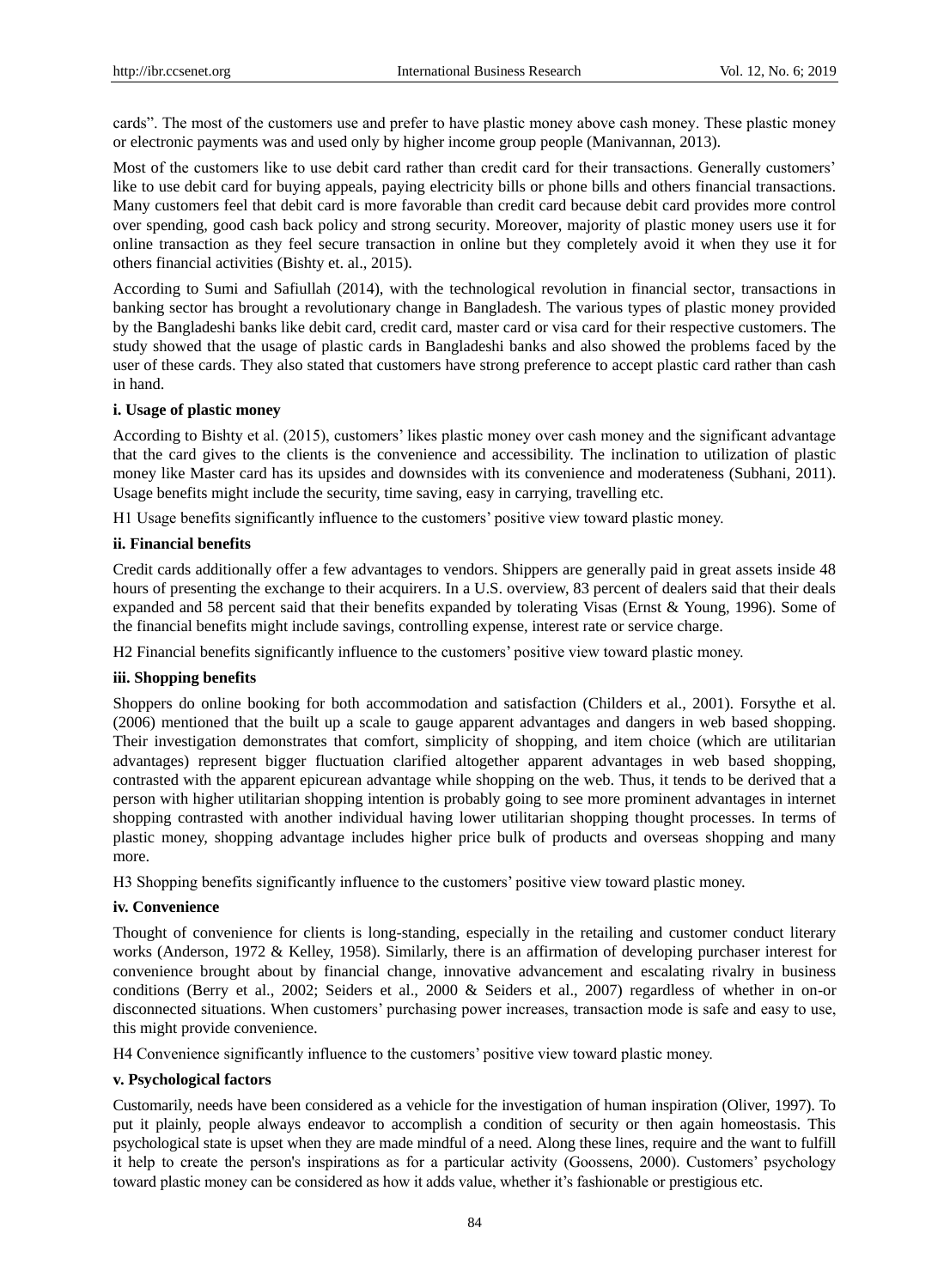H5 Psychological factors significantly influence customers" positive view toward plastic money.

#### **5. Research Methodology**

Sampling method: Convenient random sampling method has been adopted for selecting the respondents. People who use plastic money have been considered for the study. Respondents were contacted based on their online activeness.

Data collection method: A structured questionnaire has been prepared for data collection. Around 500 questionnaires have been sent to the respondents and 200 were returned with the response rate 40%. All questionnaires were analyzed.

Analytical method: The objective of this study is to examine customers" perceptions about one of the technological adoptions in sustainable banking regarding plastic money. The quantitative research design fits to the study. As statistical analysis tools, factor analysis, descriptive statistics and regression analysis have been adopted for analyzing the research framework.

#### **6. Data analysis**

**i. Demographic profile of the respondents:** There was participation of diverse demographic profiled respondents to validate the data accumulation. Of the 200 respondents, there were 39.6% female and 60.4% male. The study was dominated by young people (age range 18-25, 26-35) and only 10% respondents were elderly. Such result indicates the usage of plastic money in Bangladesh is comprehensive among the young people.



Figure 1. Income level of the respondents

Another important indication is that the plastic money usage is more prevalent among the lower-middle class people. There were about 58% respondents in the study whose monthly income was below 25,000 BD taka shown in above figure 1.





Above figure-2 shows that the most commonly used plastic card among the respondents is debit card (43.6%), followed by ATM card, credit card, visa card and master card. Day-by-day the plastic use and its users are rapidly increasing in Bangladesh as people does not want to carry cash in their pocket for their own safety and security.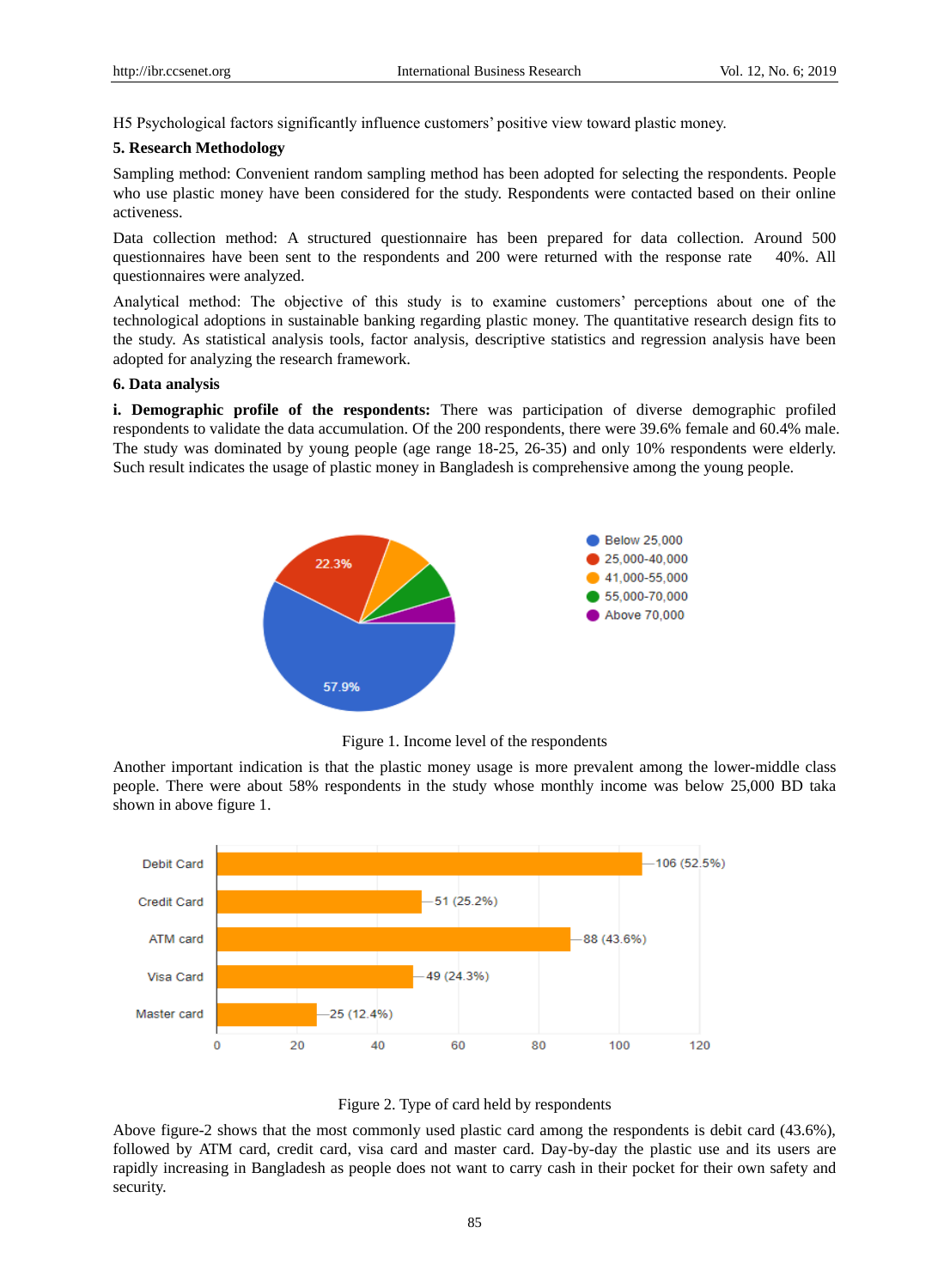**ii. Factor analysis:** The purpose of this confirmatory factor analysis is to support our premise in building these dimensions and the cohesion of the items creating them. Factor analysis now would support our proposition through few measures. The estimation method used in the analysis was R-type factor analysis. The analysis results indicated an acceptable overall suitability of factor analysis and the Kaiser–Meyer–Olkin measure of sampling adequacy was used to check for excessive correlations with a value equal to 0.717 (recommended value of KMO should be greater than 0.5) shows in table-1. This suggests the existence of small correlations between variables.

Table 1. KMO & Bartlett's test

| <b>KMO and Bartlett's Test</b>                   |                    |         |
|--------------------------------------------------|--------------------|---------|
| Kaiser-Meyer-Olkin Measure of Sampling Adequacy. |                    | .717    |
| Bartlett's Test of Sphericity                    | Approx. Chi-Square | 390.698 |
|                                                  |                    | 36      |
|                                                  | $\mathrm{Sig}$     | .000    |
|                                                  | .<br>$\sim$        | .       |

Finally, the estimated pattern matrix shown in below table-2, where items are distributed between 14 dimensions reduction.

Table 2. Principal Component Analysis by Kaiser Normalization

| <b>Rotated Component Matrix<sup>a</sup></b> |                                       |         |           |         |         |
|---------------------------------------------|---------------------------------------|---------|-----------|---------|---------|
|                                             |                                       |         | Component |         |         |
|                                             |                                       |         | 2         | 3       | 4       |
|                                             | Increase Purchasing Power             | $-.077$ | .221      | .205    | .677    |
| 2.                                          | Easy To Use                           | .321    | $-.134$   | .187    | .696    |
| 3.                                          | Safest Mode                           | .523    | .127      | $-.054$ | .633    |
| 4.                                          | Reasonable Interest Rate              | $-.069$ | .743      | .213    | .319    |
| 5.                                          | <b>Risk Of Theft Minimized</b>        | .588    | .267      | .134    | .273    |
| 6.                                          | Saves Time                            | .746    | .156      | .095    | .040    |
| 7.                                          | <b>Secure Transaction</b>             | .749    | .187      | .031    | .116    |
| 8.                                          | <b>Purchasing High Price Products</b> | .078    | .189      | .821    | .156    |
| 9.                                          | <b>Purchasing Huge Size Products</b>  | .150    | .307      | .691    | .254    |
| 10.                                         | Easy To Carry                         | .716    | $-.204$   | .342    | .009    |
| 11.                                         | Ease Travelling Overseas              | .582    | $-.135$   | .421    | .323    |
| 12.                                         | Shopping Abroad                       | .490    | $-.050$   | .636    | $-.011$ |
| 13.                                         | Easier To Control Expenditure         | .170    | .841      | .137    | $-.051$ |
| 14.                                         | <b>Encourages To Save Money</b>       | .128    | .839      | .014    | .011    |

Above table-2 clearly shows that the factor 1 has high coefficients for variables v5 (risk of theft minimized), v6 (saves time), v7 (security), v10 (easy to carry) and v11 (ease travelling). This factor may be labeled as a usage benefit factor. Similarly, factor 2 is highly correlated with the variables v4 (interest rate), v13 (controlling expenditure) and v14 (savings). This can be considered as financial benefit factor. Also, factor 3 has high coefficients in v8 (purchasing high price products), v9 (purchasing huge sized products) and v12 (shopping abroad) and this factor is labeled as shopping benefit factor. Lastly, factor 4 is highly related to v1 (increasing purchasing power), v2 (easy to use) and v3 (safest transaction mode) and thus factor 4 is labeled as convenience factor.

Test of hypothesis: The model is estimated through regression model and shows which dimensions significantly predict the customers" positive view to use plastic money in Bangladesh. The conceptual research model regressed all the independent variables (usage benefits, financial benefits, shopping benefits, convenience factor and psychological factor) on customers" positive view. Results in the coefficient table of regression shown in table-3.

Dependent variable: Positive view to plastic money usage

Table 3. Results of test of hypotheses between dependent and independent variables

| <b>Independent Variable</b>  | T value |       | P value |      |  |
|------------------------------|---------|-------|---------|------|--|
| <b>Usage benefits</b>        | 2.766   | 4.406 | .006    | .151 |  |
| <b>Financial benefits</b>    | 2.002   | 2.235 | .047    | .059 |  |
| <b>Shopping benefits</b>     | .260    | 3.253 | .221    | .105 |  |
| Convenience                  | .994    | 5.446 | .048    | .118 |  |
| <b>Psychological factors</b> | 7.309   | 4.665 | .000    | .208 |  |

The t-value is accepted when it is > than 1.96. According to the regression coefficient table t-values of usage benefits, financial benefits, shopping benefits, convenience and psychological variables are accepted.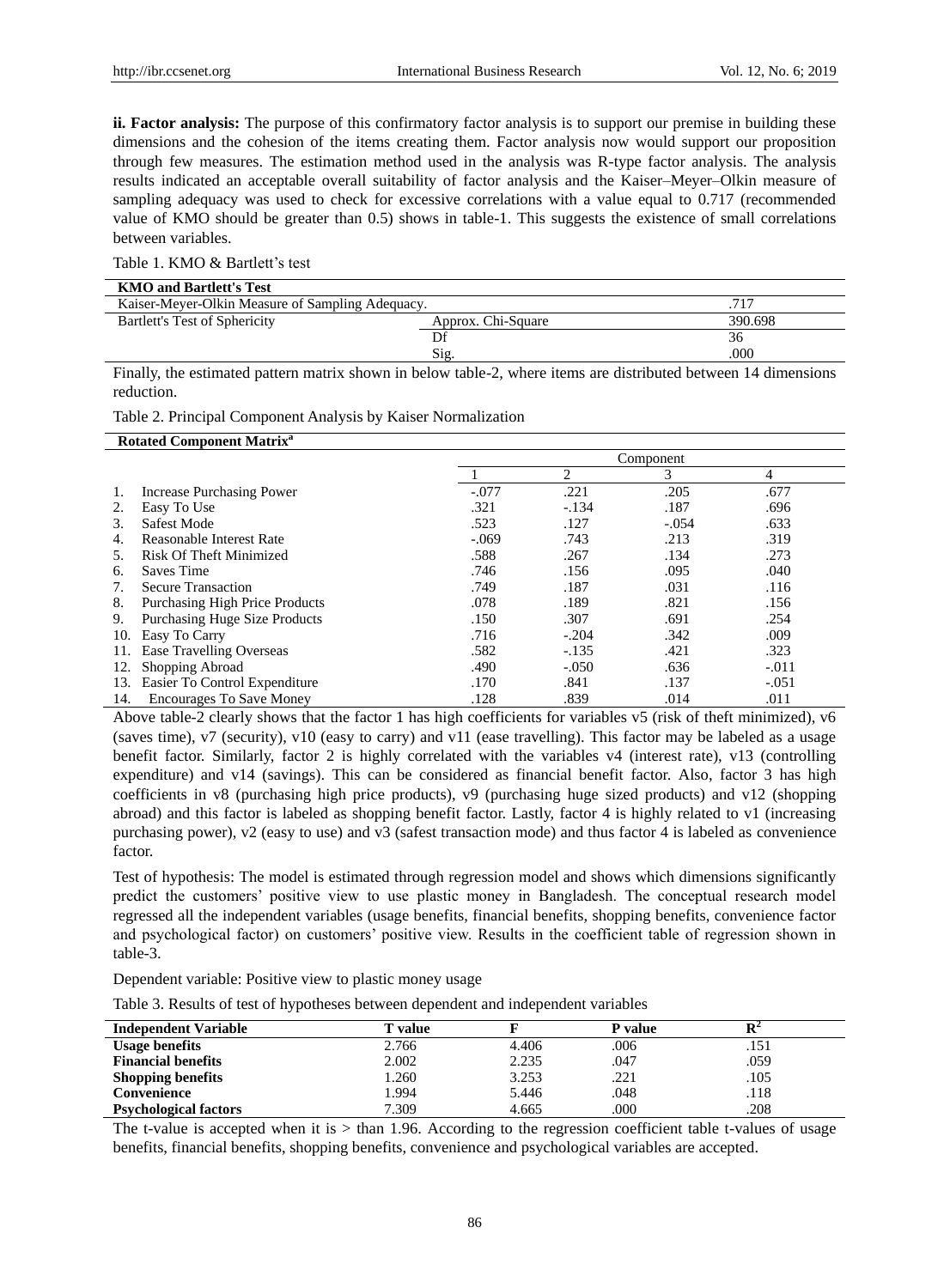#### Table 4. Summary results of test of hypotheses

| SI.            | <b>Hypotheses</b>                                                                                   | <b>Results</b> |
|----------------|-----------------------------------------------------------------------------------------------------|----------------|
| $H_1$          | Usage benefits significantly influence to the customers' positive view toward plastic money         | Supported      |
| H <sub>2</sub> | Financial benefits significantly influence to the customers' positive view toward plastic money.    | Supported      |
| H <sub>3</sub> | Shopping benefits significantly influence to the customers' positive view toward plastic money.     | Not.           |
|                |                                                                                                     | Supported      |
| $H_4$          | Convenience significantly influence to the customers' positive view toward plastic money.           | Supported      |
| $H_{\rm s}$    | Psychological factors significantly influence to the customers' positive view toward plastic money. | Supported      |

**iii. Problems of plastic money:** The total dimension means and standard deviations are shown in figure. All dimensions are measured in Likert scale measure (1 is strongly agree and 5 is strongly disagree).

Results indicate that the highest perceived dimension was fake notes at ATM (mean = 2.54) and the lowest dimension was higher service charge (mean  $= 2.21$ ) (table- 5). Results indicate fake note at ATM and less worldwide access is highly problematic to the respondents, while all other dimensions are perceived moderately important to the sample.

The second issue is the dispute among respondents with respect to scarcity of taka at ATM, uncontrollable buying beyond budget and less worldwide access, where the standard deviation values are higher than other dimensions.

Table 5. Descriptive statistics of plastic money problems

| <b>Descriptive Statistics</b>       |            |      |                |
|-------------------------------------|------------|------|----------------|
|                                     | N          | Mean | Std. Deviation |
| Few vendors                         | 200        | 2.36 | .838           |
| Less worldwide access               | 200        | 2.51 | 1.007          |
| Damaged magnetic strap              | 200        | 2.36 | .886           |
| Higher service charge               | 200        | 2.21 | .917           |
| Mounting number of frauds           | 200        | 2.39 | .843           |
| Technological complications         | 200        | 2.25 | .946           |
| Fake notes at ATM                   | 200        | 2.54 | .997           |
| Scarcity of taka at ATM             | 200        | 2.28 | 1.052          |
| Uncontrollable buying beyond budget | <b>200</b> | 2.25 | 1.010          |
|                                     |            |      |                |

# **7. Findings and Discussions**

From demographic information, this is observed that a large proportion of the sample belong to the young group and lower- middle class people. Majority of the respondents hold debit and ATM plastic card. The perceived advantages identified in research framework have been analyzed to examine customers" perceptions. There were four dimensions identified through factor analysis. These four factors have been labeled as four benefits of plastic money - usage benefits, financial benefits, shopping benefits and convenience advantages. Along with the four benefits of plastic money, psychological factors were also inspected through hypotheses testing. Psychological factors including prestigious, adds value, eases complex transaction and fashionable were analyzed. About 80% respondents were agreed to prestigious psychology, 82% agreed to add value, 79% agreed to ease complex transaction and 76% agreed to fashionable psychology.

To validate the research model, empirical test has been conducted using survey. Factor analysis was undertaken to show whether the dimensional items have been loading together and support the study premise. Results were positive and presented all the dimensions are significant in predicting the customers perceptions toward plastic money. For hypotheses testing, regression analysis was adopted. Results shown that except shopping benefits, all variables were significant. Usage benefits, financial benefits, shopping benefits and convenience factor significantly influence to the customers' positive view about plastic money.

Some problems of plastic cards have been identified. Most of the respondents agreed to the disadvantages they face while using the plastic cards. Descriptive statistics revealed that fake note at ATM and less worldwide access were highly challenging to the respondents.

# **8. Conclusions**

Now-a-days, transactions over plastic money become easier as there is no need to have paper money. To conduct with the overseas shopping, usage of plastic money is increasing day by day. In Bangladesh, prevalence of plastic money usage starts from lower-middle class people and perceived advantages of plastic cards are similar to all people. There is positive view toward such technological adoption of sustainable banking. People do not need to think about the money they have or not, but to carry only a plastic chip into wallet. The findings disclose that customers" positive view towards plastic money is significantly influenced by usage benefits, financial benefits, shopping benefits and convenience factor. But shopping benefits can"t influence positive view of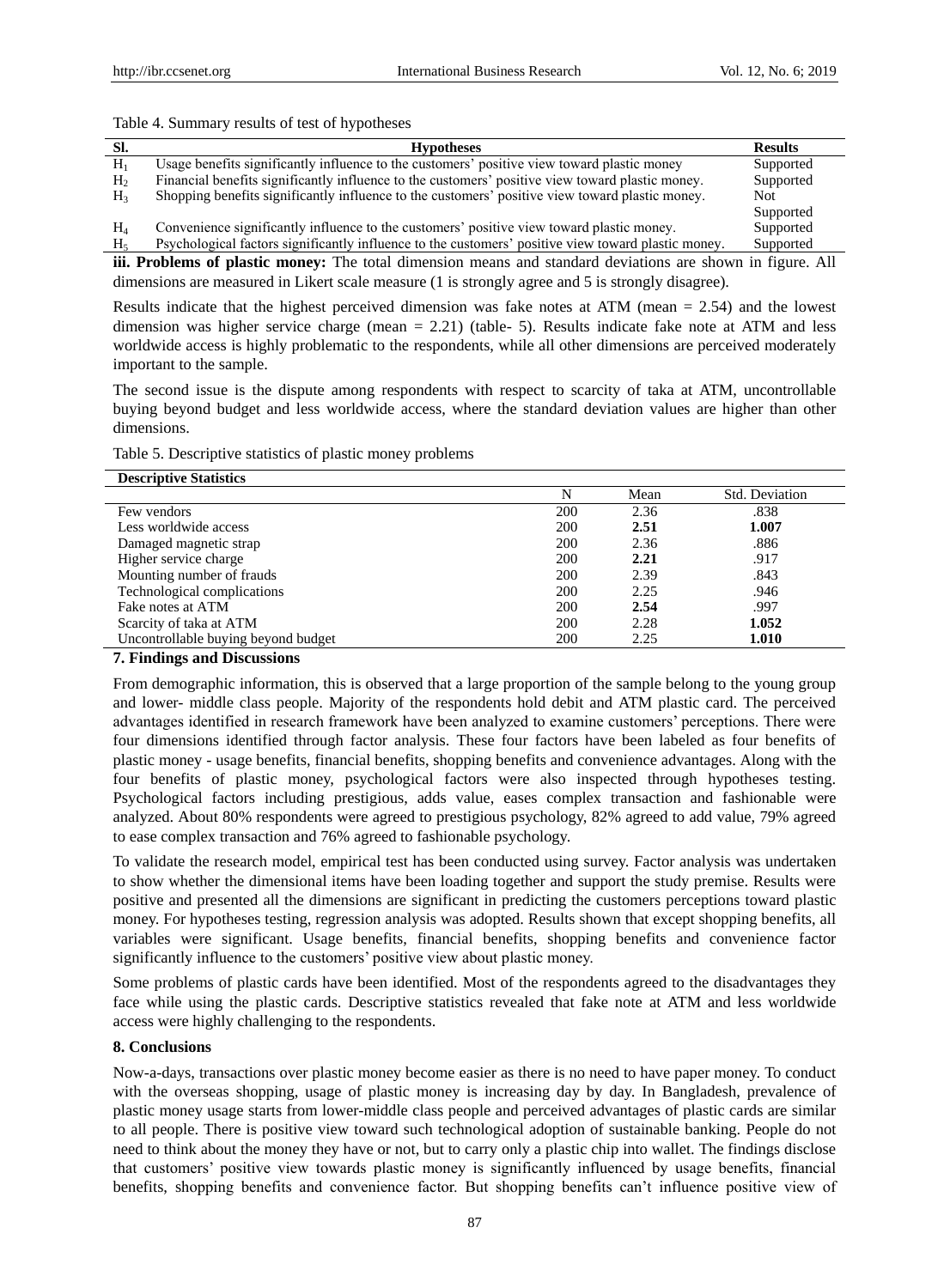customers. So, banks should undertake proper steps so that customers find shopping more useful by using plastic money. Some problems also have been identified in the card usage. Banks should also take note the problems customers face and initiate to take proper necessary steps to ensure sustainable and effective banking in Bangladesh.

# **References**

- Abdulla-Al-Mamun, M. (2010). Debit Card Use in Dhaka City: A Survey to Identify the Problems and Prospects, 333-334.
- Anderson, W. T. (1972) "*Convenience Orientation and Consumption Behavior'*, Journal of Retailing 48 (Fall): 49-71.
- Anderson, W. T. (1972). Convenience orientation and consumption behavior. *Journal of Retailing*, *48*(3), 49.
- Bennett, R. (1992). Marketing and competitive advantage, How to satisfy the customer, profitably. *Bank Marketing*, *24*, 36-37.
- Berry, L. L., Seiders, K., & Grewal, D. (2002). Understanding service convenience. *Journal of marketing*, *66*(3), 1-17. https://doi.org/10.1509/jmkg.66.3.1.18505
- Bisht, A., Nair, P., Dubey, R., & Hajela, T. (2015). Analysis of the use of plastic money: A boon or a bane. *SIMS Journal of Management Research*, *1*.
- Childers, T. L., Carr, C. L., Peck, J., & Carson, S. (2001). Hedonic and utilitarian motivations for online retail shopping behavior. *Journal of retailing*, *77*(4), 511-535. https://doi.org/10.1016/S0022-4359(01)00056-2
- Coldwell, J. (2001). Characteristics of a good customer satisfaction survey. *Customer Relationship Management*, 193-199.
- Deviranjitha, S., & S. Thamilarasan. (2014). "A Study on usage and satisfaction of credit cards by customers in Krishnagiri district." *International Journal of Business and Administration Research Review"*, 160.
- Diza, M., Munyanyi, W., & Gumbo, L. (2017). Use of Plastic Money in Zimbabwe, Threats and Opportunities for Rural Communities. *International Journal of Academic Research in Business and Social Sciences*, *7*(6), 354-366. https://doi.org/10.6007/IJARBSS/v7-i6/2968
- Ernst & Young (1996). "Survey of retail payment systems," *Chain Store Age, January*.
- Forsythe, S., Liu, C., Shannon, D., & Gardner, L. C. (2006). Development of a scale to measure the perceived benefits and risks of online shopping. *Journal of interactive marketing*, *20*(2), 55-75. https://doi.org/10.1002/dir.20061
- Goossens, C. (2000). Tourism information and pleasure motivation. *Annals of tourism research*, *27*(2), 301-321. https://doi.org/10.1016/S0160-7383(99)00067-5
- Gronroos, C. (1994). From marketing mix to relationship marketing: Towards a paradigm shift in marketing. *Asia-Australia Marketing Journal*, *2*(1), 9-29. https://doi.org/10.1016/S1320-1646(94)70275-6
- Gurpreet, K., & Rashmi, S. (2017). Mrs. Plastic Money A Way Forward for Cashless Transactions, *IOSR Journal of Business and Management*, 15-18. https://doi.org/10.9790/487X-1903031518
- Hasan, S. A., Subhani, M. I., & Osman, M. (2011). plastic money/credit cards charisma for now and then (A thin line between easy money and risky money).
- Hugar, B. S., & Basavaraj, C. S. (2014). A Study on Usage Pattern of Credit Cards in Gulbarga City. *Asian Journal of Research in Banking and Finance*, *4*(11), 181-187. https://doi.org/10.5958/2249-7323.2014.01446.1
- Jonker, N. (2007). Payment instruments as perceived by consumers–results from a household survey. *De Economist*, *155*(3), 271-303. https://doi.org/10.1007/s10645-007-9062-1
- Kelley, E. J. (1958). The importance of convenience in consumer purchasing. *Journal of Marketing*, *23*(1), 32-38. https://doi.org/10.1177/002224295802300105
- Khurana, S., & Singh, S. P. (2011). An analytical study of customer"s preferences and satisfaction in credit card industry. *The IUP Journal of Bank Management*, *10*(1), 71-87.
- Manivannan, P. (2013). Plastic money a way for cash less payment System. *Global Research Analysis*, *2*, 10-12. https://doi.org/10.15373/22778160/January2013/84
- Odusina, A. O. (2014). Automated Teller Machine usage and Customers Satisfaction in Nigeria. *Global journal*